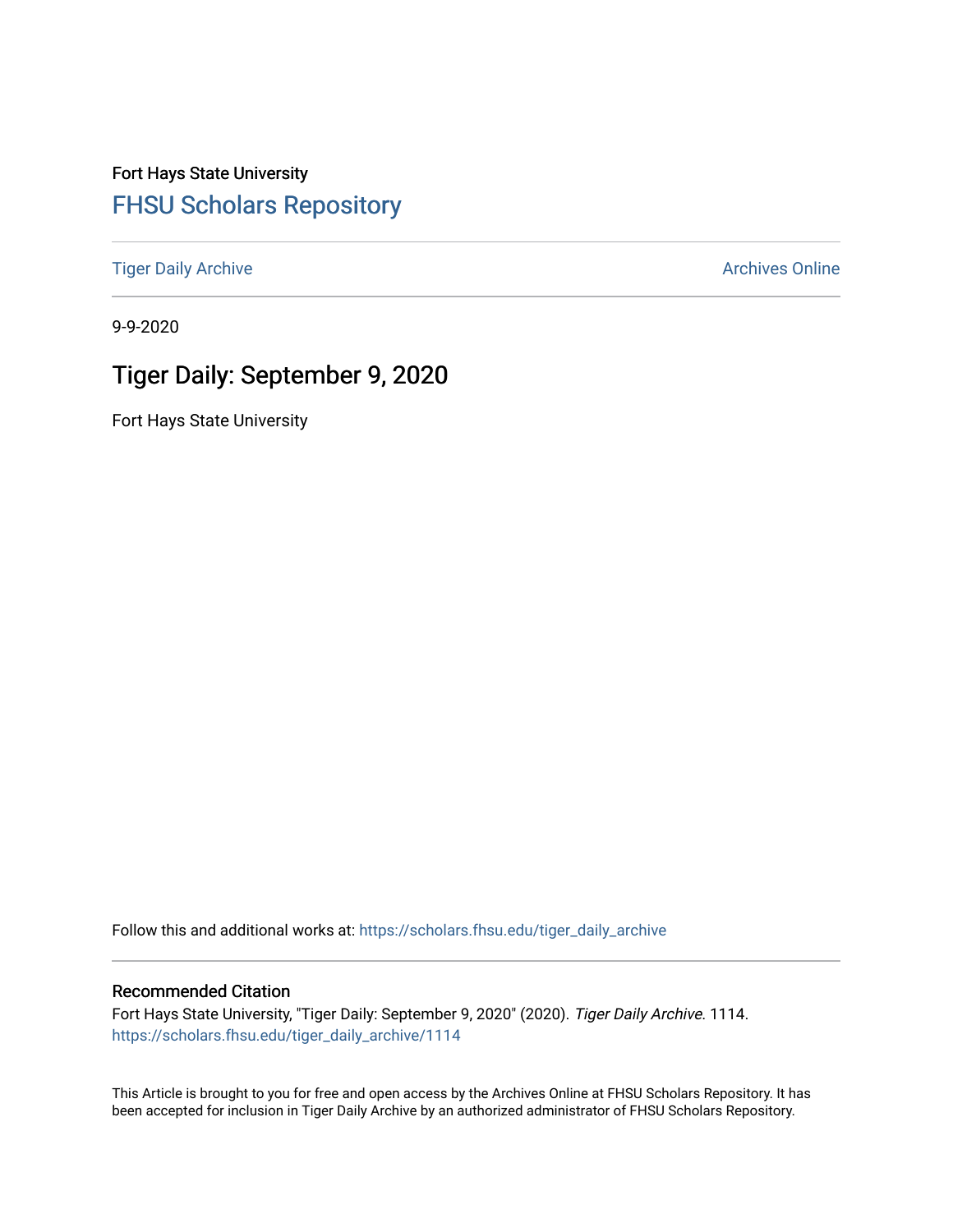From: Tiger Daily Sent: Wednesday, September 9, 2020 10:36 AM To: Tiger Daily <TigerDaily@fhsu.edu> Subject: Tiger Daily [September 9, 2020]



# ANNOUNCEMENTS

- COVID-19 Updates
- Calendar: Upcoming Professional Development Opportunities
- FY21 Faculty Research Experience Grant Competition
- FHSU Nursing Department Looking for OB Families
- Fall 2020 Advisor Training Sessions
- Applications Are Being Accepted for the Position of Executive Assistant to the President
- Faculty Development Funding Applications
- Department of Leadership Studies T-Shirts Order until October 1, 2020!
- Practice German with the Department of Modern Languages
- Employment Opportunity Purchasing Specialist
- The Tiger Aquatic Center is Open
- University Photo Open Studio Dates
- Seeking Applications for a Program Specialist in the Prometric Testing Center
- Directory Updates
- Join the Modern Languages Department for "Ballet Exercise for Adults"

# EVENTS

# THIS WEEK/WEEKEND

Cite My Sources? Challenge Accepted! - TOMORROW; 12:00-12:30pm

# FUTURE EVENTS

- Geosciences Travelogue Series Presentation: "Oh the Places I've Lived" by Dr. Todd Moore – September 14; 3:30-4:30 pm
- TILTed Tech Mini-Conference: Supporting Students in Unprecedented Times (Webinar) – September 24; 12:00-3:00pm
- MDC Workshop Leadercast Hays: Positive Disruption MDC Virtual Event

# SHARE WITH STUDENTS

- Making Your Mark : FHSU Career Readiness Week
- New Exhibit Available for Viewing!
- Now Accepting Applications for a Student Research Assistant!
- Join Student Engagement in Celebrating our Artistic Campus!

### ANNOUNCEMENTS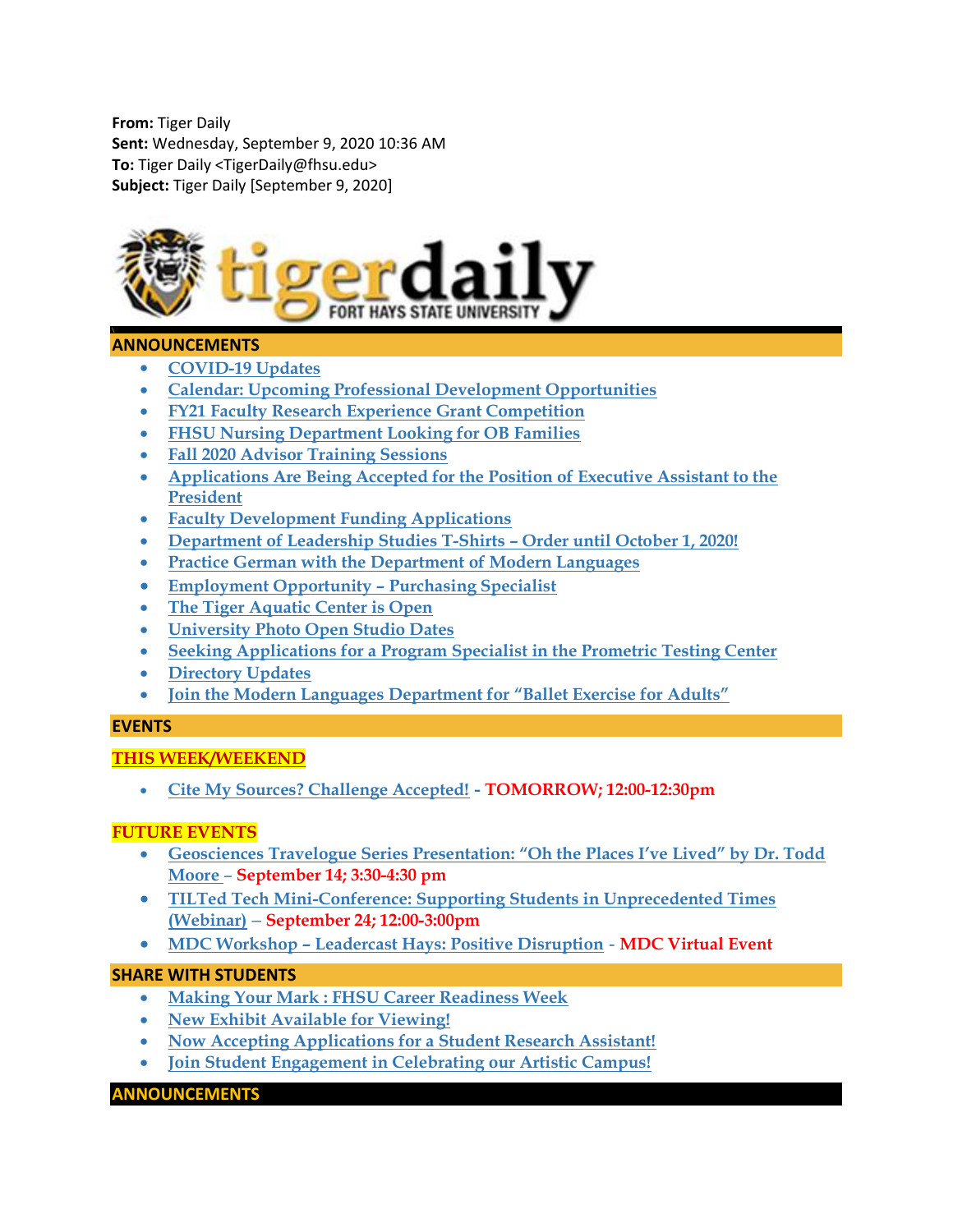# COVID-19 Updates

The COVID-19 Response website is where we post the latest information about the pandemic, including a new COVID-19 Dashboard that is updated every Tuesday.

# Calendar: Upcoming Professional Development Opportunities

Check out upcoming professional development opportunities! The TILT TigerLearn event calendar is your go-to for professional development at FHSU! Check it out here: http://tigerlearn.fhsu.edu/events/.

To provide faculty and staff with one easy place to see all professional development at FHSU, we're happy to include your event on the TigerLearn calendar. We can include links to your registration site, contact persons for questions, etc. Just contact TILT-FacultyDev@fhsu.edu, and we'll add your event right away!

# FY21 Faculty Research Experience Grant Competition

We are excited to announce the launch of the FY 21 Faculty Research Experience Grant competition. Click on the link below to view more information. https://fhsu.infoready4.com/#competitionDetail/1820792

This new program supports the Strategic Plan Goal 1 as a Year 2 strategy. DEADLINE FOR SUBMISSIONS: Friday, September 11, 2020 no later than 11:59 p.m. using the Faculty Research Experience Grant Application website. No paper or emailed applications will be accepted.

The mission of the **Faculty Research Experience (FRE)** program is to provide support for and facilitate additional opportunities for faculty to undertake meaningful scholarly/creative/research activities in alignment with the university's definition of scholarship. The FRE program is intended to support faculty scholarship by helping them formulate and refine a research project, search for external funding when applicable, purchase needed materials, equipment, data, space, travel, assistance or time and disseminate their outcomes. A FRE grant provides seed money to encourage all faculty, to conduct research. Funds awarded from the FRE program are intended to promote and improve the experience of faculty conducting research and creative activities at the university and broadly share the outcomes of their scholarship.

All current full-time Fort Hays State University faculty from all departments are eligible to apply for funding up to \$10, 000 over the course of 2 years. The maximum amount that can be expended per year is \$5,000. Approved projects may not receive the full amount of funding requested.

Questions? Contact Leslie Paige lpaige@fhsu.edu

# FHSU Nursing Department Looking for OB Families

Every spring and fall semester Fort Hays State University Nursing Students enrolled in Maternal/Infant offer free support to pregnant families. Students accompany the family to several OB prenatal visits, and help the nurses during Labor & Delivery or Cesarean Section. They stay throughout the entire birth process and remain for the first four hours after delivery. Around ten to fourteen days after dismissal from the hospital, the student will provide a free home visit to check on mom and baby. These Senior I level nursing students have had numerous hours in the classroom and clinical labs prior to the experience. If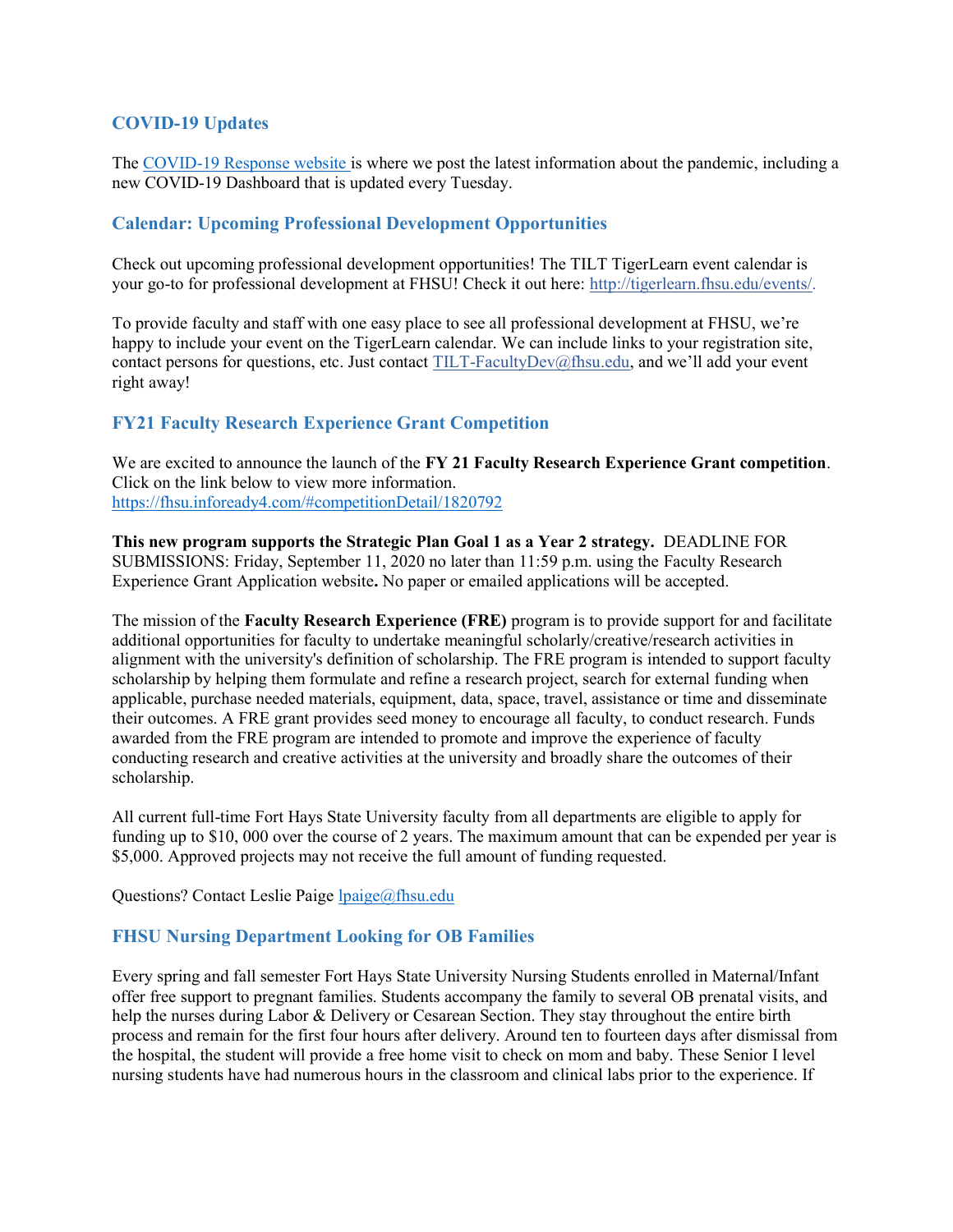you are due between September - December and would like to participate in this experience, please contact the nursing department. References from past participants are available upon request.

### Fall 2020 Advisor Training Sessions

The Academic Advising and Career Exploration Center offers certificates for academic advisors each semester. The schedule for this fall is available below. All sessions will be live via Zoom.

If you have attended sessions in the past and need to know which sessions you have left to receive your certificate, please email your name and department to  $\frac{advising@fhsu.edu}{advising@fhsu.edu}$  for assistance. NOTE: This is open to both faculty and staff.

RSVP: RSVPing is required to gain access to training sessions. Let us know if you are planning to attend by replying to **advising@fhsu.edu**. We will send you a calendar entry that you will need to "Accept and Send the Response Now". This will allow us to prepare appropriately. We look forward to seeing you at our Zoom sessions.

#### ADVISING TECHNOLOGY CERTIFICATE

This certificate will provide academic advisors with information related to the primary technology applications utilized to support academic advising at FHSU. Participants must attend each session to receive the certificate. Participants need to arrive promptly, be on camera for the duration of the training and engage appropriately for each session. The following are the dates for this certificate.

Wednesday, September 9, 2020, 12:30-1:30 PM Using Technology in Advising-TigerTracks

Wednesday, September 23, 2020, 12:30-1:30 PM Using Technology in Advising-TigerEnroll

Wednesday, September 30, 2020, 12:30-1:30 PM Using Technology in Advising-Advising Notes

Wednesday, October 7, 2020, 12:30-1:30 PM Using Technology in Advising-Tiger Early Alert

#### ADVISING SPECIAL POPULATIONS CERTIFICATE

This certificate will provide information on working with the diverse needs of our students. Whether you are currently advising students in the population or not, you will gain information that can assist you. Participants must attend each session to receive the certificate. The following are the dates for the spring sessions.

October 14, 2020, 12:30-1:30 PM Advising Special Populations-Student-Athletes

October 29, 2019, 12-1 PM Advising Special Populations-International Students

November 5, 2020, 12-1 PM Advising Special Populations-Students with Disabilities

November 19, 2019, 12-1 PM Advising Special Populations-Transfer Students

#### NACADA Webinars

The Academic Advising and Career Exploration Center and Office of Student Affairs will be hosting the following webinars from NACADA: The Global Community for Academic Advising thanks to the generosity of the Office of Student Affairs. These webinars are open to faculty and staff.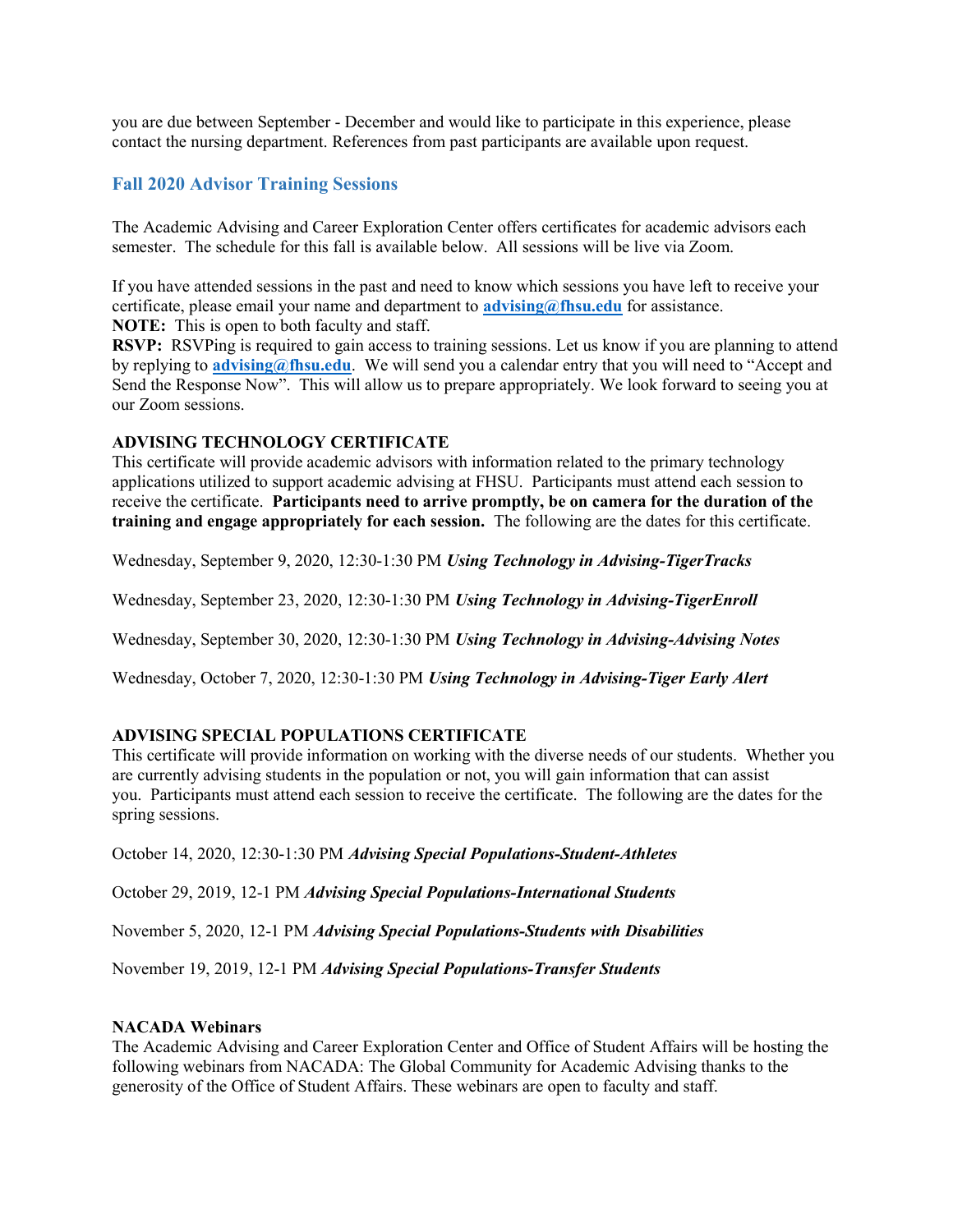### Wednesday, September 16, 2020, 1-2 PM – Developing an Advisor Training Program Based on the NACADA Core Competencies Model

# Questions should be directed to *advising@fhsu.edu.*

# Applications Are Being Accepted for the Position of Executive Assistant to the President

FHSU is accepting applications for the Executive Assistant to the President position. Deadline for applying is September 30, 2020. For a full description of the position and to apply, please visit https://fhsu.wd1.myworkdayjobs.com/CAREERS

# Faculty Development Funding Applications

COVID ALERT: The Critical Incident Policy Group (CIPG) has determined that all travel will be restricted except for mission critical/essential travel that has been approved by the appropriate VP.

The first 2020-21 deadline with chair and dean electronic approval is September 21.

- Faculty are encouraged to consider development opportunities beyond travel as travel may not be approved: virtual conferences/workshops/courses, software, new reading materials, equipment for teaching or research, etc.
- Complete and detailed application responses assist committee review and probability of full funding (within limit).
- Applications completing chair and dean electronic approval no later than September 21 will be considered in this cycle. Verify earlier department/college deadlines with your chair and dean.
- Funding decisions are relayed 1-2 weeks following the due date.

Read all **instructions** and guidelines/criteria/procedures *prior to* completing the Workday Workflow application form (TigerNet ID required, use Chrome browser).

RECOMMENDED - Track your application's electronic progress after submission by returning to Academic Affairs Workflows.

The next application due date will be November 2, 2020.

If you have questions or would like assistance accessing and/or completing the FDF form, contact me at jakohl2@fhsu.edu or by phone, 4207.

# Department of Leadership Studies T-Shirts – Order until October 1, 2020!

Attention FHSU Tigers! The Department of Leadership Studies will be ordering new departmental shirts. Each shirt costs \$10 and will be shipped directly to the address listed on your order form due to COVID-19. Your cash/check (made out to: FHSU Leadership Studies) must be received by October 10, 2020 before we ship your order. More information is provided in the order form link below. If you have any questions, please contact us by calling (785) 628-4303 or emailing FHSULeaders@fhsu.edu.

Order Form Link: https://forms.gle/vDJXexEY7hoeBzTA7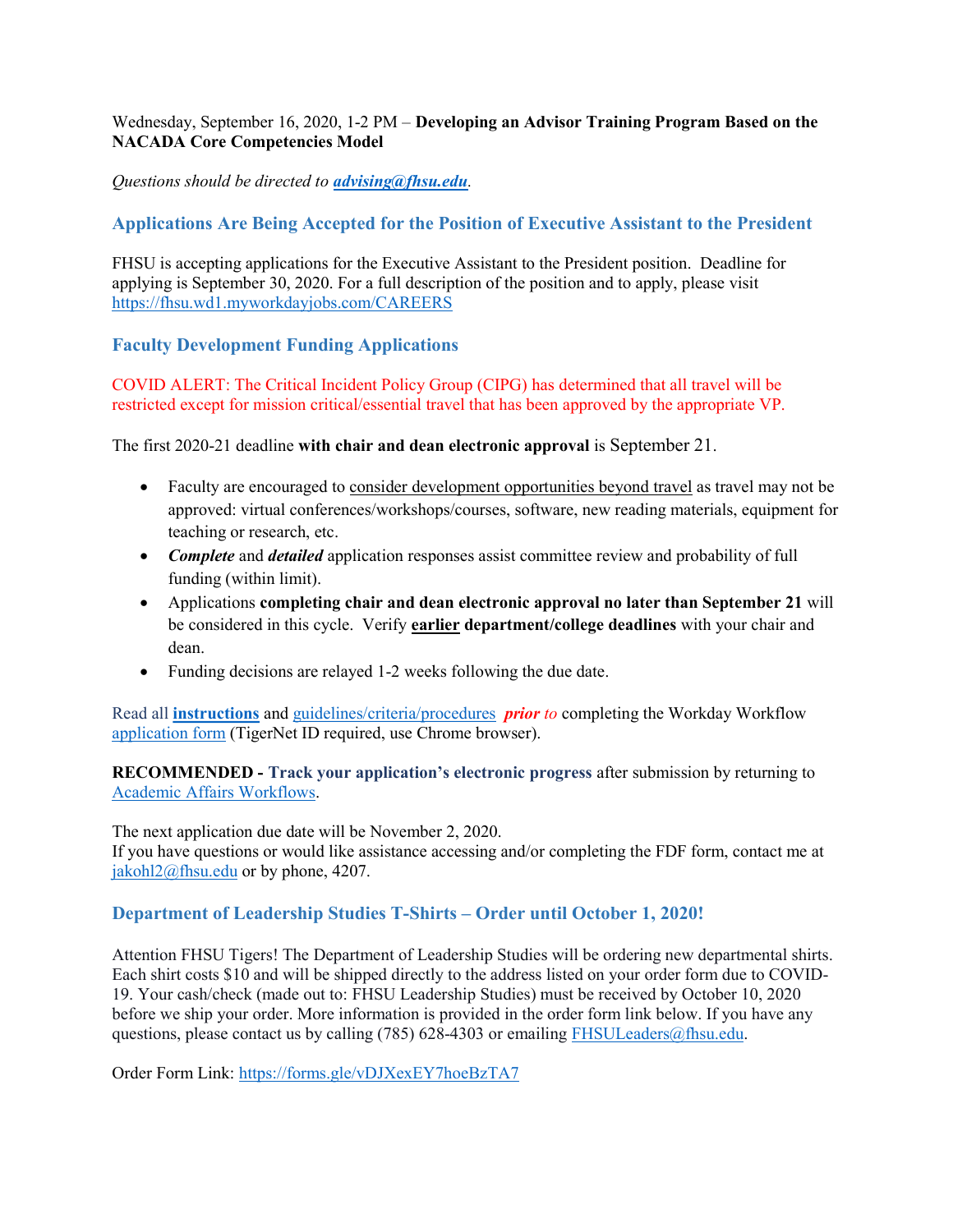# Practice German with the Department of Modern Languages

Do you want to practice your German? Join us at *Kaffeestunde* on the following dates from 3:00 pm to 4:00 pm:

September 3 and 17 October 1, 8 and 29 November 5 and 19

Contact Dr. Giovani Lopez at g\_lopezlopez@fhsu.edu to receive the direct link to this Zoom event organized by the Department of Modern Languages.

# Employment Opportunity – Purchasing Specialist

Applications are now being accepted for a Purchasing Specialist position for the university warehouse. For a full description of the position and to apply, please visit https://fhsu.wd1.myworkdayjobs.com/CAREERS

# The Tiger Aquatic Center is Open

All faculty, staff, and families if they hold a current facility membership pass, and students are welcome!

Until further notice the following regulations will be in place:

- 1. Patrons must shower upon entrance to the pool deck.
- 2. Masks must be worn onto the pool deck. To be removed before entering the pool and replaced upon exit.
- 3. Must present your FHSU ID or pass to Aquatic Center staff upon arrival to pool deck.
- 4. Temperature checks will be performed at that time. If you have a temperature of 100.4 degrees, you will be unable to utilize the facility.
- 5. If any equipment is used such as kickboards or swim fins, please allow Aquatic Center staff to clean before we replace it in its location.

We are trying out a NEW MORNING LAP SWIM!! Hours of Aquatic Center Operation are as follows:

#### Lap Swim

MWF 8:30 AM - 10:30 AM Monday - Friday 12:30 PM - 1:30 PM Monday – Thursday 3:30 PM - 6:30 PM Friday – 3:30 PM – 5:50 PM Sat-Sun – 1:00 PM – 3:00 PM

#### Open Recreation Swim (Will coincide with some lap swimmers)

Monday – Thursday 3:30 PM - 6:30 PM Friday – 3:30 PM – 5:50 PM Sat-Sun – 1:00 PM – 3:00 PM

If you have any questions please contact Jordan Barrett, Assistant Director Campus Intramurals and Recreational Sports at jrbarrett3@fhsu.edu or 628-4749.

### University Photo Open Studio Dates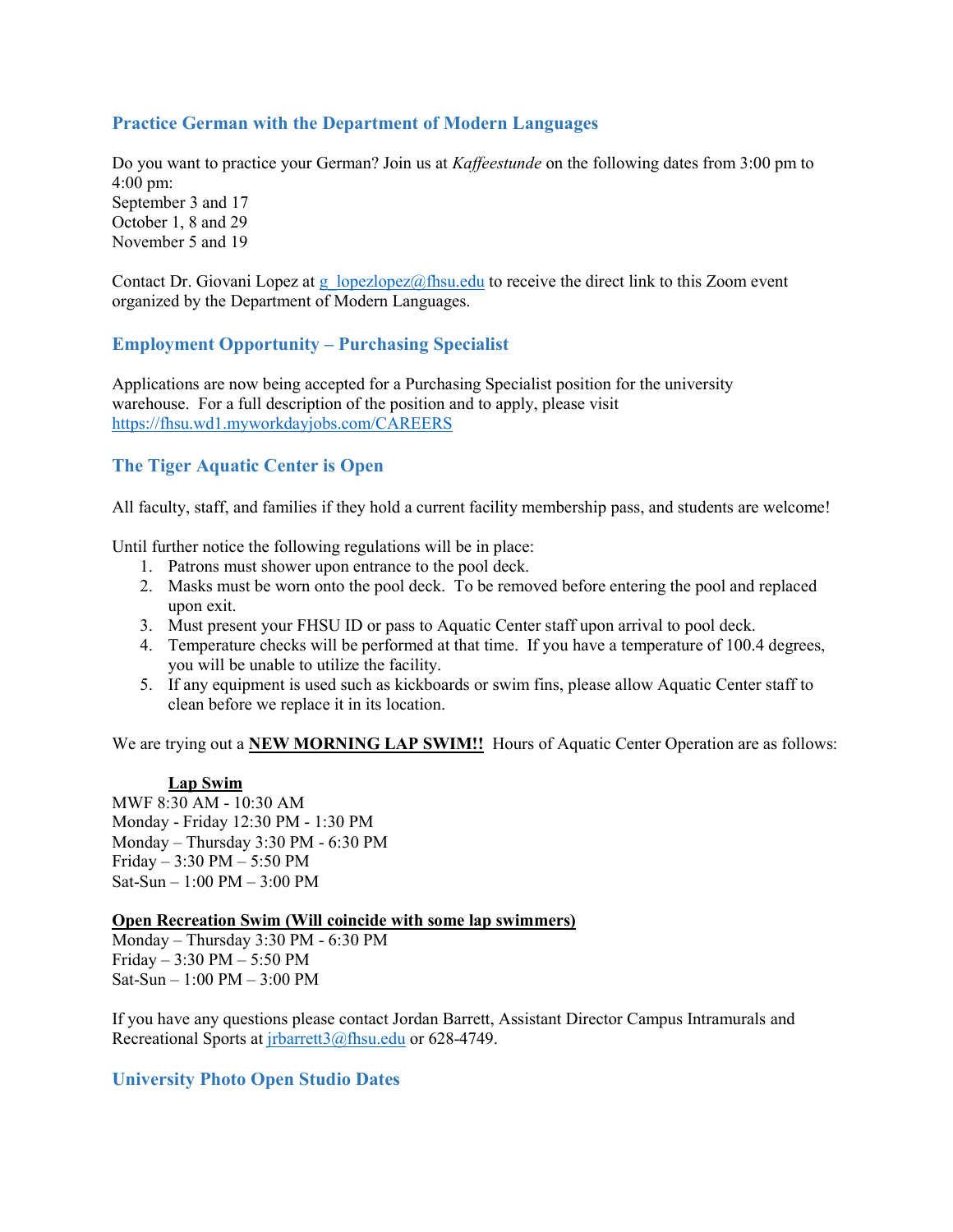University Relations and Marketing will be offering open studio times for those faculty and staff who have not yet had a university photo taken or need an updated picture.

Sign up for your photo time through the Google form below. Time slots are limited to ensure low traffic and social distancing. Masks will be required until instructed by the photographer. For the safety of all, drop-ins will not be taken.

 Where: Hammond Hall 114 When: https://forms.gle/ojYo7CBH98MmqN5X7

Questions? Please email Angie Stieben.

# Seeking Applications for a Program Specialist in the Prometric Testing Center

The Kelly Center is seeking applications for a Program Specialist. The Program Specialist position reports to the Kelly Center Director and is responsible for managing the computer-based Prometric Testing Center to ensure its success and profitability. Must provide excellent customer service while creating a welcoming and professional office environment. This position requires a high level of confidentially; ability to work select evenings and Saturdays; excellent communication skills; the ability to read and interpret operational and policy documents; strong organizational skills; proficient computer skills; and the ability to strictly follow policies and procedures.

For a full description and to apply, please visit https://fhsu.wd1.myworkdayjobs.com/CAREERS

# Directory Updates

1. A paper copy of the Campus Directory will be distributed to you this week, if you requested one through your department. A few extra directories have been ordered and will be available upon request (at no cost) from TigerTech (Tomanek Hall 127). Please call 3478 or email directory@fhsu.edu if you are interested in additional copies and they will be hand delivered to you.

2. Every effort has been made to provide the most up-to-date information in this directory, using data collected through July 1, 2020. However, change frequently happens throughout the University and organizational structure, titles, personnel, telephone numbers, and office locations may have changed since the date of publication. Please email all corrections to directory@fhsu.edu. All University employees have the ability to update their own contact information in WorkDay and are encouraged to do so when changes arise.

3. The current online directory site, with a link on the upper right of our main university webpage is maintained by TigerTech. This directory is organized alphabetically by budget unit and is linked to departmental webpages, and other vital contact information for FHSU. Please email all corrections to directory@fhsu.edu .

Thank you, Dr. Mason, for your commitment to staff who are on the frontlines answering questions and inquiries. Also, thanks to Cindy Cline, Michelle Schlyer, Tina Schiel, and Rebecca Luedders for your dedication to creating the Campus Directory 2020 document.

Join the Modern Languages Department for "Ballet Exercise for Adults"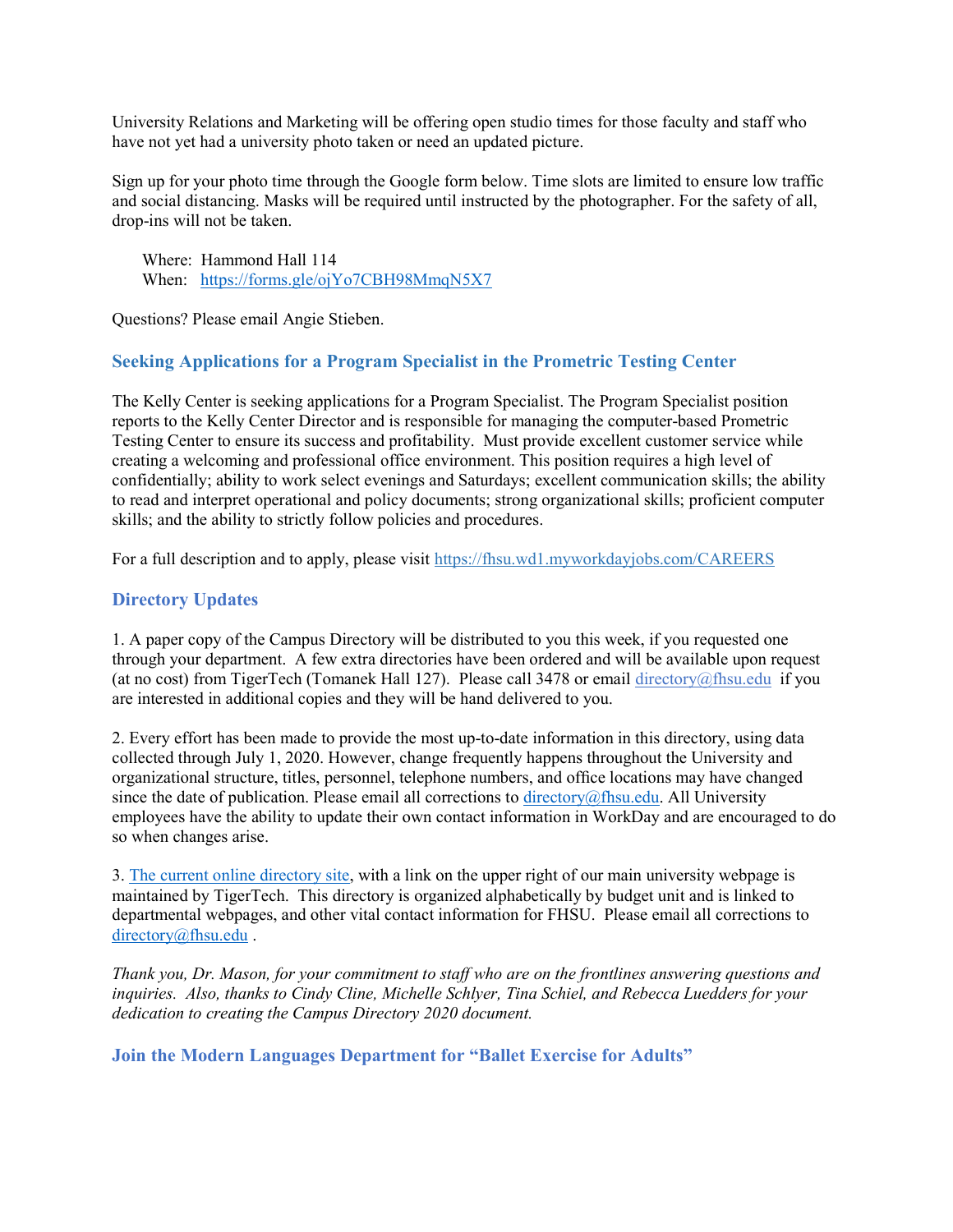On Wednesday September 9 we will have Hannah and Sofi teach us a Ballet Exercise for Adults Session. Please come with comfortable clothes to our Zoom Session. Anybody is welcome and you do not need to know ballet nor have any dance experience. We start at 6:30 PM on ZOOM (find the link below).

Sessions will all be streamed live on ZOOM to avoid spreading the coronavirus and to keep everybody as safe as possible https://fhsu.zoom.us/j/5130052352 See you all on Wednesday.

Sponsored by the Spanish Club and Modern Languages Department!

### EVENTS

Cite My Sources? Challenge Accepted! Thursday, September 10 at 12-12:30pm Online @ http://bit.ly/CiteMySources

APA, MLA, CMoS, ASA, ACS, CSE? With so many different citation formats, it can be difficult to determine the best way to credit authors for their work.

Strengthen your writing skills in this session and learn more about citation and document styles, common mistakes, how to properly use scholarly resources in your papers and projects, and where to go for help. Participants are eligible for a prize drawing at the end of the session.

This event is sponsored by Forsyth Library and the Writing Center. Like us on Facebook @FHSULibrary and @WritingFHSU to learn more about upcoming events and resources.

# Geosciences Travelogue Series Presentation: "Oh the Places I've Lived" by Dr. Todd **Moore**

Monday, September 14th 3:30-4:30 pm Tomanek Hall 112 & Online

You are invited to join our monthly Travelogue Series. Our first presentation for Fall 2020 will provide you an opportunity to learn more about Dr. Todd Moore, new chair for the Department of Geosciences. Dr. Moore comes to Hays from Towson, Maryland. Prior to Towson, Dr. Moore called central and southeast Texas home. Please join us to learn about Dr. Moore's travels and some things he has learned living in different places along the way.

In-person attendance will be limited to seating available, allowing for social distancing. Event will be live streamed via zoom for individuals who are not able or do not wish to attend in person. Zoom link will be available to individuals who have RSVP'd prior to the presentation. To RSVP send an email with FHSUGeoTravelogue in the subject line to geosciences@fhsu.edu.

Hosted by Department of Geosciences. For questions contact us at geosciences@fhsu.edu or 785-628-5389.

TILTed Tech Mini-Conference: Supporting Students in Unprecedented Times (Webinar) Thursday, September 24 @ Noon-3pm Zoom Webinar Register: http://bit.ly/TILTedSept24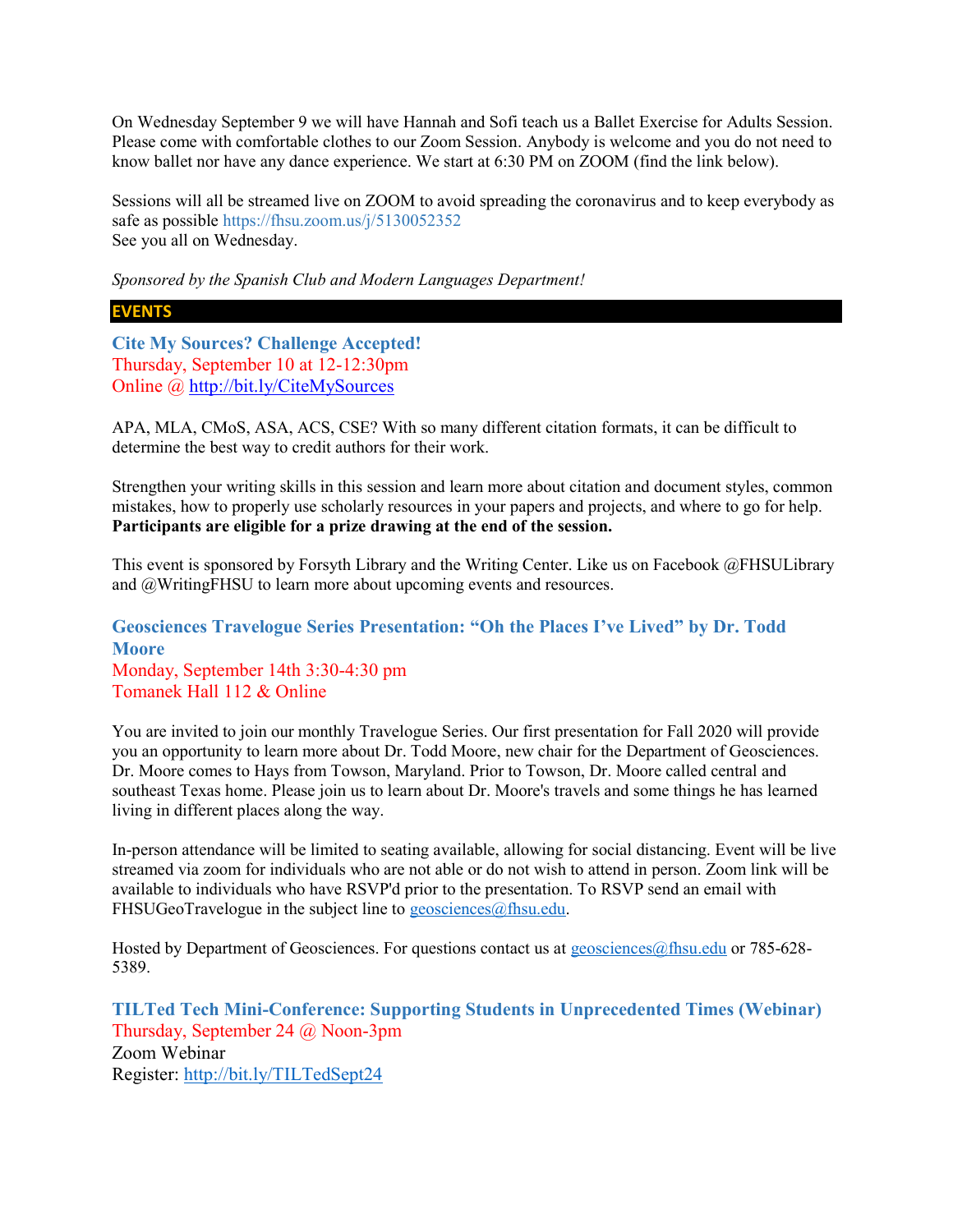Moving home from college with less than a week's notice... losing a job due to a business's shutdown... learning content online that is normally delivered face-to-face... these challenges alone are enough to test a student's resilience. Facing them during an unprecedented pandemic can intensify feelings of loss, helplessness, and anxiety. During this mini-conference, learn strategies for supporting students, the process of emotional and psychological responses to crisis, and how to keep students on track with retention.

TILTed Tech is a series of mini-conferences to inspire teaching, technology and scholarship. The event series is a collaboration between Forsyth Library, Teaching Innovation and Learning Technologies, and Technology Services.

Questions? Contact Cyndi Landis at cllandis2@fhsu.edu

# MDC Workshop – Leadercast Hays: Positive Disruption MDC Virtual Event

Disturbance. Disorder. Disarrangement. Many people think these are negatives in the workplace, but Leadercast will show why disruption is the best way to make positive, lasting change in your organization and beyond.

By popular demand, Leadercast is returning virtually this October! Hear from some of the world's most influential leaders in this 3-week, combination live/on-demand event. Each week will feature three nationally known Leadercast speakers – including Magic Johnson, Amy Jo Martin, & Henry Wallaert. In addition, you will be able to dive into deeper discussion of the content with your peers in two virtual sessions, led by an experienced MDC facilitator.

For more info, visit https://www.fhsu.edu/cob/mdc/leadercast-2020/index.

As FHSU faculty and staff, your registration fee is complimentary, thanks to your FHSU Vice President. Limited funding is available annually per division. For those in Academic Affairs: your registration fees are complimentary for up to two workshops per year.

Registration can be completed online at https://webapps.fhsu.edu/MDC2.0/Default.aspx or by calling Hannah Hilker at (785) 628-4121.

### SHARE WITH STUDENTS

### Making Your Mark: FHSU Career Readiness Week

Make plans for you and your students to join in on a variety of professional development activities planned for September 14-24. For more information, visit www.fhsu.edu/makingyourmark. Registration for events is available through Handshake.

#### Virtual Mock Interviews

Monday, September 14 and Tuesday, September 15 | Scheduled timeslots between 9 a.m. and 4 p.m. Practicing your interview skills is an important step in career development. Don't miss this opportunity to meet with a recruiter to polish your skills. Space is limited, so reserve your mock interview timeslot through Handshake by September 10!

Networking 101 (Online Employer Panel) Tuesday, September 15 | 7 p.m.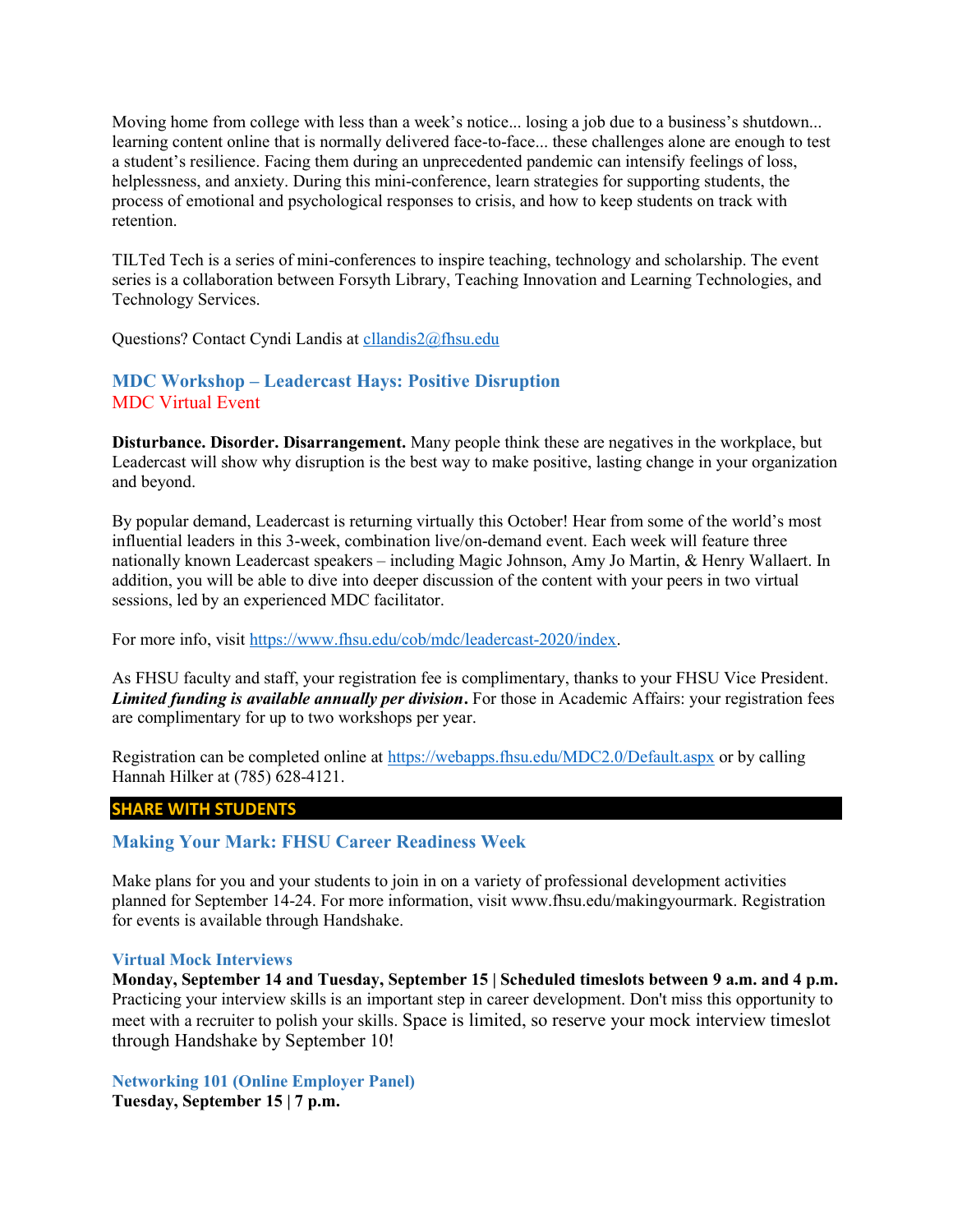This online panel will discuss proper etiquette for employer-sponsored receptions you may encounter in your job search or professional life. RSVP for this event through Handshake to receive the Zoom invite link.

### Virtual Career & Internship Fair

#### Wednesday, September 16 | 2 p.m. - 5 p.m.

Career Services is hosting this online recruiting event through Handshake for all majors! Meet employers from a variety of industries to discuss full-time job and internship opportunities. This virtual fair provides the opportunity to network and learn about various organizations. Register and schedule your 1:1 and group sessions through Handshake prior to the fair.

#### Five Tips for Networking Success: The Coffee Lunch Coffee Approach (Zoom Workshop) Thursday, September 17 | 3 p.m.

Alana Muller, speaker, coach and author, will share an overview of her concept, Coffee Lunch Coffee – an accessible, relevant, immediately actionable approach to professional networking for those interested in connecting with others, getting involved in their community, seeking to advance their career or looking to build social relationships. RSVP for this event through Handshake to receive the Zoom invite link.

# Coloring Outside the Lines in Hiring, Development and YOU (Zoom Workshop)

#### Tuesday, September 22 | 5 p.m.

FHSU '87 Alum and entrepreneur, Ms. Coleen Ellis, will have an interactive and engaging discussion on actions you need to take NOW to get noticed and HIRED! You'll connect with her energy, and you're guaranteed to walk away with new ideas to help you land the job of your choice. RSVP for this event through Handshake to receive the Zoom invite link.

### Graduate School Ready (Live Q & A)

### Thursday, September 24 | 5 p.m.

Thinking about graduate, law, or medical school? Get your specific questions answered in a live discussion with experts across campus. RSVP for this event through Handshake to receive the Zoom invite link.

### Virtual Study Abroad Fair

#### Ongoing during the month of September

Discover where you want your comfort zone to end and explore the benefits of Study Abroad, including learning new languages, summer programs, building confidence and resumes, diversifying your education experience, and many other opportunities! Download the APP and start exploring the possibilities.

### New Exhibit Available for Viewing!

The Moss-Thorns Gallery of Art and Patricia A. Schmidt Gallery Lobby have an exhibition called "Within" that is open from 9-4pm M-F until the 18<sup>th</sup> of September. Please make time to come view all of the lovely works included!

### Now Accepting Applications for a Student Research Assistant!

The research assistant opportunity is open to undergraduate and graduate students interested in conducting research on the evaluation of higher education's crisis management techniques in light of the